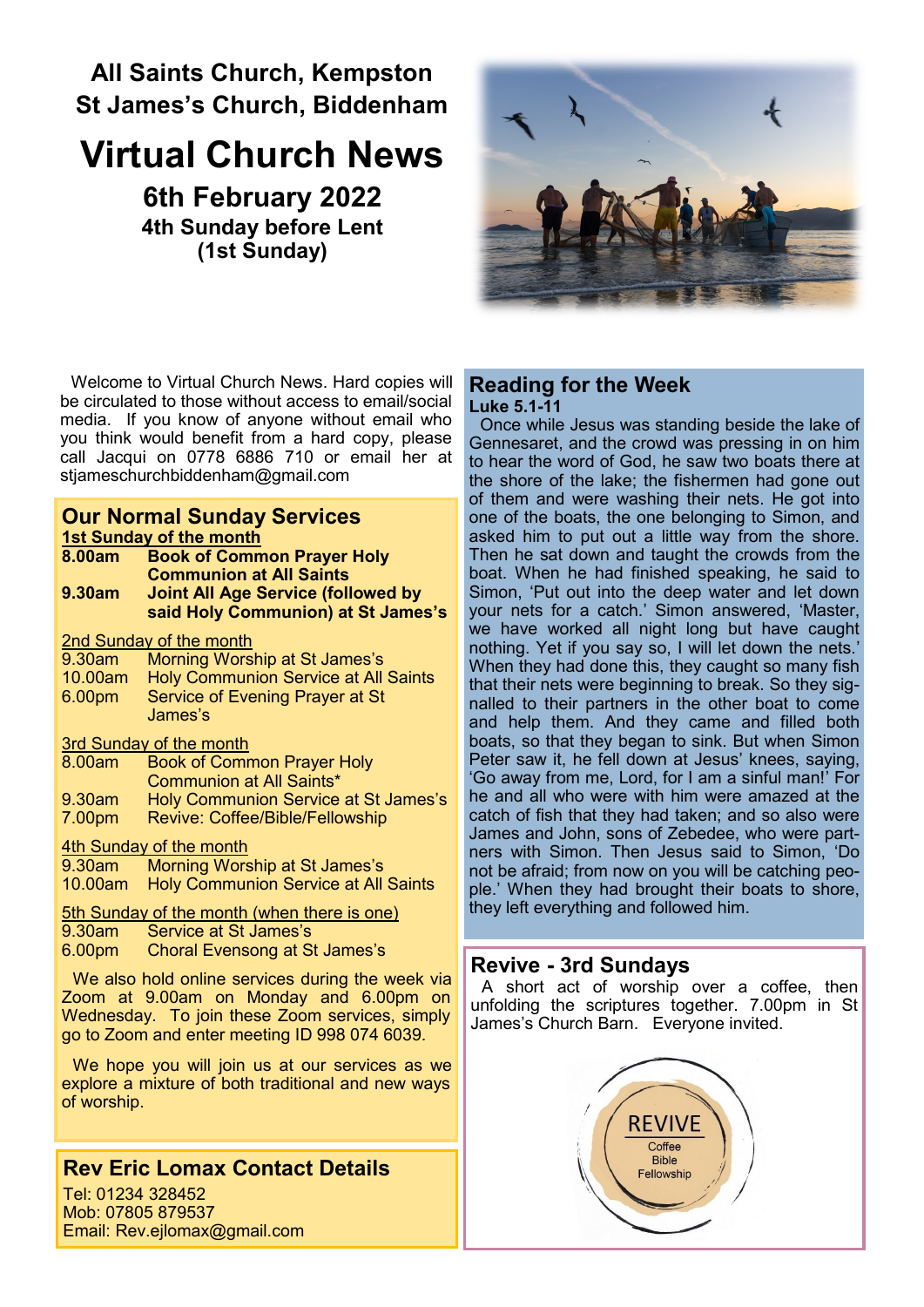# **Message from Rev Eric Lomax**

Simon knew everything. As an Israelite he believed that his direct ancestor had eaten from the tree of knowledge in Eden. Not only this, but he was a son of the commandments (Bah Mitzvah). This means that he knew the law, and it was his obligation to follow every aspect of the commandments including being circumcised and not eating unclean Nimas such as pig. This also meant that unlike the rest of the world, he was one of a group of people who, living on that side of the lake, were chosen to be God's special people.

One thing that Simon had never understood was the extent off God's love. Equally, he had never heard God's promise to his founding father, Abraham, which said that God wanted to bless all (not just some) of humanity, and that the Jewish people would be an instrument of this love and grace. God wanted to bless everybody, not just the people of Israel. If Simon had read this properly he would have gone some way to understand the full height, depth, width and length of God's love.

Simon had much to learn, and this simple three part narrative shows us what that means. Of course Simon, the fisherman, knew everything about fishing too. Firstly, Jesus was preaching by the side of the river, to the local Jewish community. Things were fine. Secondly, Jesus climbed into Simon's boat and preached close to the shore to the same people. To Simon this was a novel idea, and Simon was fine about this. Thirdly, and finally, Jesus asked Peter to go out into the deepest, scariest part of the lake and let down his nets there. Simon did not want to do that because his experience told him that this would be a waste of time. Simon, the expert, know-it-all, fisherman took this opportunity to protest. They would achieve nothing in the centre of the lake. Simon had been fishing there all night, and it had achieved nothing.

It is important to say that water had deep significance in the Jewish, landlocked consciousness. The sea was a place of chaos and disorder to the landlocked Hebrews. It was also deeply connected to the Hebrew understanding of being outside the sphere of God's order. Just like the story in which Jesus calmed the storm, a demonstration of power and authority in the deep waters of chaos was not only God-like but far deeper than even that.

#### **Let us pray…**

Lord of the hosts of heaven, our salvation and our strength, without you we are lost: guard us from all that harms or hurts and raise us when we fall; through Jesus Christ our Lord. Amen.



A simple miracle, beyond Simon's experience, the nets were filled with fish, but wow, here was the power of God's creation and a new understanding of redemption beyond the walls and limits of traditional Hebrew understanding. No chaos, no disorder, no human being, no domain, and no darkness was beyond God's love in Jesus Christ (Romans 8:38-39). In Jesus, this Jewish fisherman had encountered the power of his God in Jesus, in a way that he had never expected.

Simon, the fisherman who knew everything, suddenly knew that he was absolutely overshadowed by the power and love of God. He did something that you will seldom find a good post-modern, know-it-all Christian do. He fell to his knees, and said; 'Go away from me, Lord, for I am a sinful man!'

The thing he did not expect was that Jesus' love and power is so great that he would never reject or give up anyone for lost, either Jew or gentile, male nor female, slave nor free (Galatians 3:28) Simon Peter, for all your imperfections, go out into the deep , dark waters of this world, and fish for the lost, rejected people. I love you. Follow me.

God bless, Eric

# **All Saints' Table Top Sale**

The next All Saints Church 'Missions Table Top Sale' will be on Sunday 13 February. All donations of home grown and home made produce would be welcome. The cash proceeds from the sale of the produce will go to the PCC's chosen charities.



# **Roast Lunch - Sunday 5 March**



Roast Lunch in St James's Church Barn at 1.00pm. Tickets £15.00 each. Bring your own drink. Raffle. Numbers are limited.

Please sign the list at the back of the church or contact Sue Squire.

#### **Bedford Foodbank**

Please continue to support this valuable charity and help them prevent hunger in our community.



Food urgently needed includes: Milk (Longlife), Fruit Juice (Longlife), Cup-a-Soup, Tinned Potatoes (large), Coffee (100g), Teabags (40/80), Hotdogs (Jumbo), Tinned meat in sauce (e.g. curry, chilli), Shower gel, Sponge Puddings. www.bedford.foodbank.org.uk